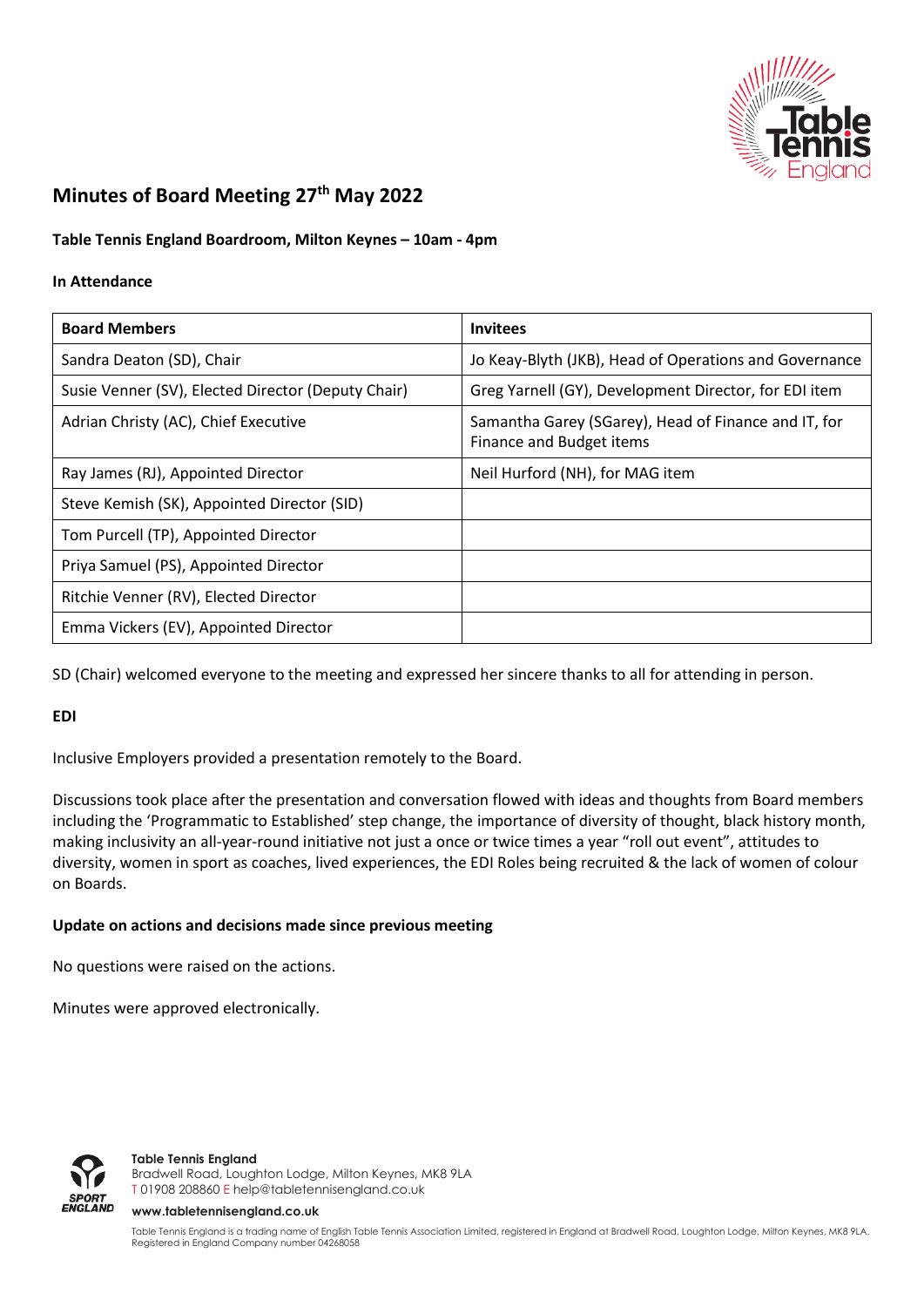

# **Talent & Performance Report**

Matt Stanforth joined the meeting virtually and, along with RV, updated the Board on T&P.

**Decision** was made to reduce the ranking override for Senior to top 75 and to remove the override on Juniors/cadets, effective from 1 August 2022

# **Finance Report**

Approval of Audited Accounts

The Board were taken through the accounts in detail during the meeting.

The accounts were signed off by the Board.

# **Governance & Risk Report**

JKB was welcomed to present to Board and asked if anyone had any questions on the Report. None received. Areas that needed Board Approval were discussed and decisions were as follows:

- a. Governance Statement Approved
- b. Schools Regulations Approved
- c. TofR Strategy Working Group. AC provided an update to the Board on the progress following various meetings / discussions he has held over the last few weeks. The focus is to try and move this forward with the management team working on the strategy reset and they come back to Board for final approval in September.
- d. TofR Nominations Committee Approved

# **Management Report 22/23**

AC wants to provide Board with updates regularly on progress towards the Business Plan outcomes. The management report can be shared with National Council for example and will be a completely honest report detailing the ups and down's, what is happening, and it can be an opportunity for the sharing of other information. Discussions took place covering misunderstandings, effort, impact, the blockers, financial reporting, and the presentation of the report.



#### **Table Tennis England**

Bradwell Road, Loughton Lodge, Milton Keynes, MK8 9LA T 01908 208860 [E help@tabletennisengland.co.uk](mailto:help@tabletennisengland.co.uk)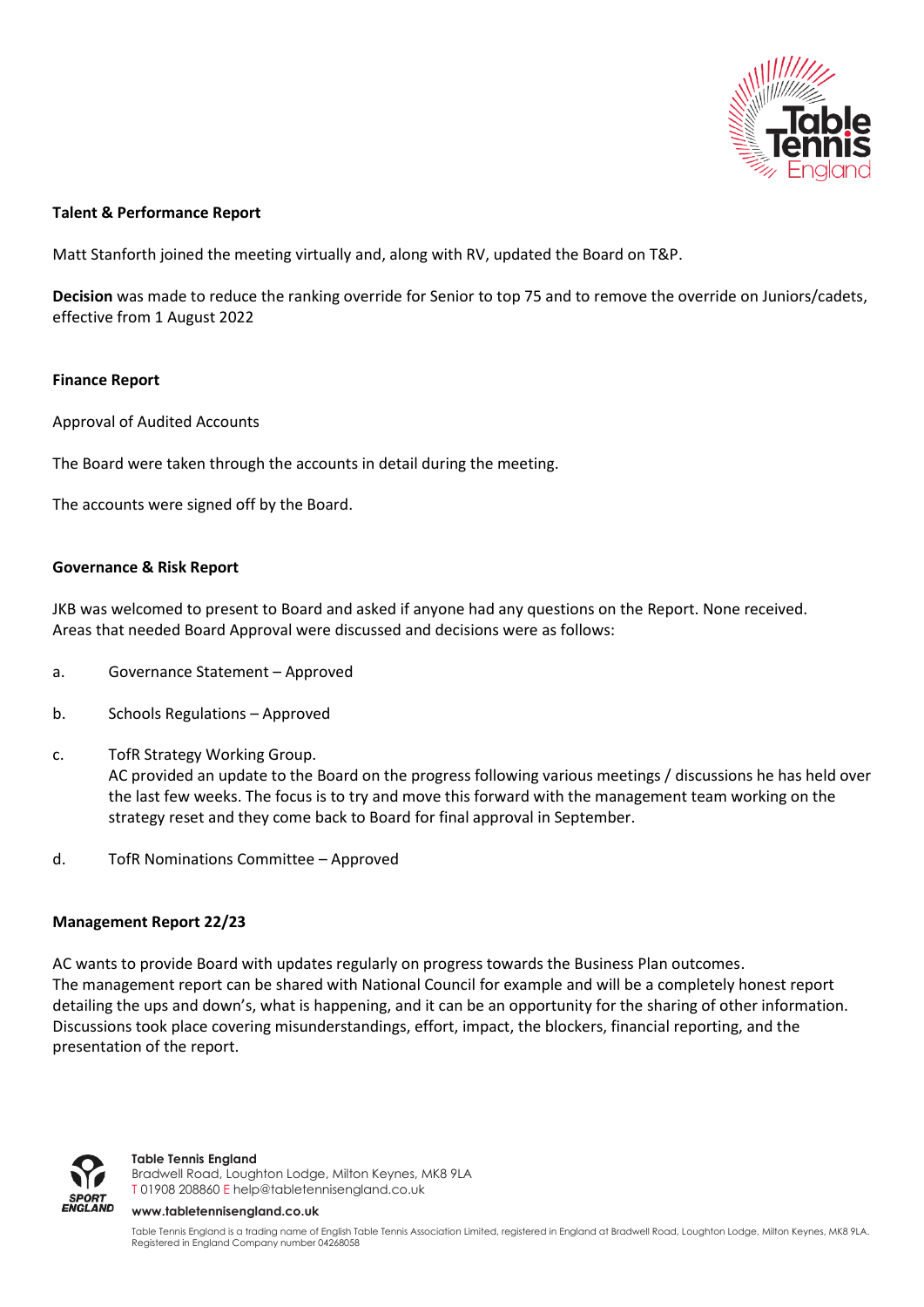

# **MAG Update**

Neil Hurford (Chair of MAG) joined the meeting physically and provided an update to Board.

a. Transparency & Accountability

This document is now completed, and NH feels there are some core items which need to be addressed including standards expected by the membership, the reality of those expectations & how we understand the Table Tennis community and engage with them.

All the actions from the transparency project are now agreed, and NH will ask for this report to be published on the website.

After in depth discussions on MAG's progress, ability, service and support it was agreed that NH will circulate data on tournaments.

The Board wishes to recognise MAG's hard work on reviewing matters such as the British League and the cost of competition.

# **National Council**

a. Update and Constitution Paper

SD discussed the response from Board on the NC Select Committee and an in-depth discussion took place.

The Board went through each item in the report in great detail and discussed their thoughts and way forward. After much deliberation and conversation, the Board agreed the formal response to the Select Committee to be sent to the Chair and added to National Council Papers.

# **Strategy, Finance & Structure Reset**

AC took the Board through the documentation in three parts – Strategy Reset, Finance Reset and Structure Reset.

The Board will own the strategy reset and approved the direction of travel. The Board gave the approval to proceed to the further drafting of the Reset.

# **Board Nomination**

# a. Welfare of employees, participants & volunteers

JKB advised that as part of the Code of Sports Governance, it is required that a Board member who is responsible for the welfare of employees, participants, and volunteers.



**Table Tennis England** Bradwell Road, Loughton Lodge, Milton Keynes, MK8 9LA T 01908 208860 [E help@tabletennisengland.co.uk](mailto:help@tabletennisengland.co.uk)

#### **[www.tabletennisengland.co.uk](http://www.tabletennisengland.co.uk/)**

Table Tennis England is a trading name of English Table Tennis Association Limited, registered in England at Bradwell Road, Loughton Lodge, Milton Keynes, MK8 9LA. Registered in England Company number 04268058